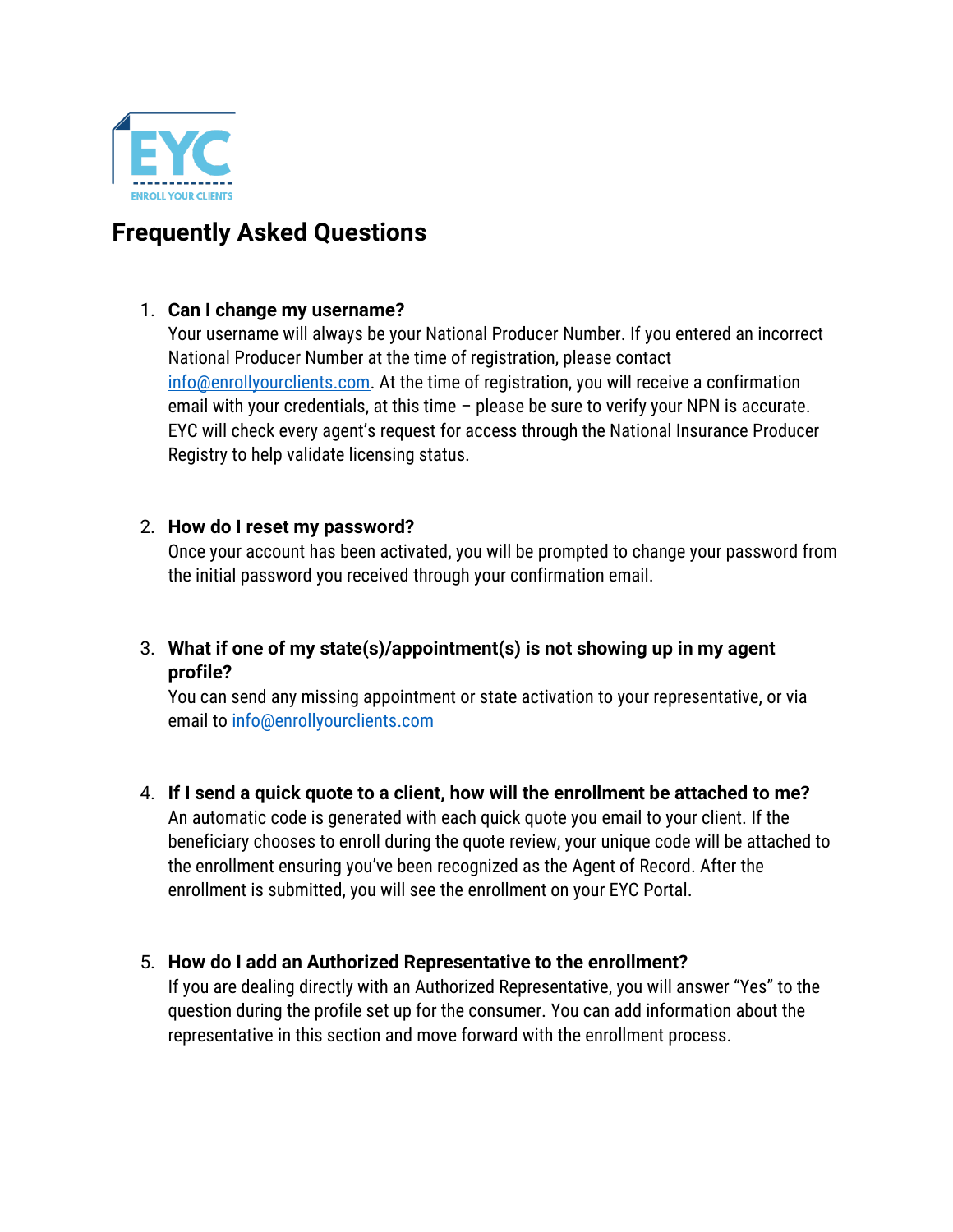### 6. **Can I set a reminder to contact a beneficiary at a later time?**

Your EYC Portal can create tasks and add notes up to 450 characters and set due dates for "next day" or "5-days" as a custom date. Examples of possible tasks or notes to be used can include checking for a completed SOA, mail marketing materials to the consumers address, meeting date and location, or preferred nickname of consumer. Notes will appear on the Profile page for that consumer. A note for one consumer will not appear on any other profile.

#### 7. **Is there a way I can track changes made for each enrollment or client?**

A feature available in the Notes section is "Automatic Note Tracking." Some notes will be automatically generated for the agent. For example, any changes made to the consumer's profile such as the consumer's address will automatically create a note documenting the old address and new address.

#### 8. **Can I show my clients when they will hit the 'donut hole'?**

After clicking on "View Plan Details" for the plan that the consumer is asking about, click the "See Estimates by Month" button for Total Estimated Costs. You will see the monthly costs and whether or not the beneficiary will hit the 'donut hole.' The quickest way to check is on the bar graph to determine if the coverage gap appears in the chart.

# 9. **Can I show my clients what their payments will be each month?**

A feature of your tool includes the ability to show your clients the monthly costs for a particular plan. You can show the client this information on the "View Plan Details" screen and "See Estimated Costs by Month." Your clients will also see projected co-pays and other out-of-pocket expenses.

#### 10.**Can I show a side-by-side comparison to my client?**

To compare multiple plans, click the checkbox where it says, "Check to Compare." The plan will change colors once selected. Choose 2-3 plans total and click "Compare Now" or the "Compare up to 3 plans" button on top of the page.

# 11. **Can I change the location of the Pharmacy that pre-populates?**

If you entered a ZIP code on the Basic Information page, then a list of pharmacies will generate for that area. If you have not entered a location, you can do so on the "Add Pharmacy" page. Once a search is performed, you may change the location by clicking "Change Location" on the top right. Moving the map will repopulate the search. The